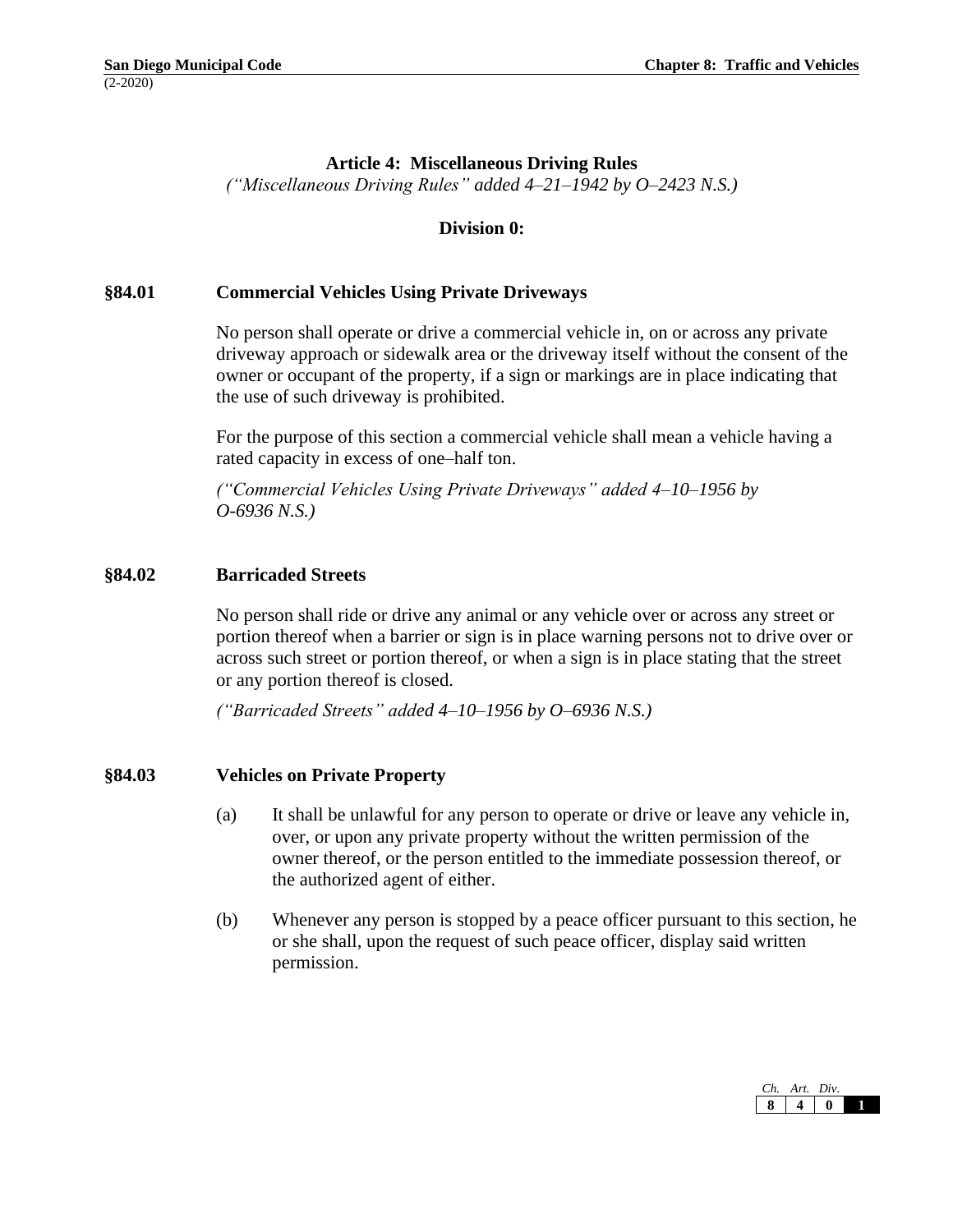- (c) It shall be unlawful for any person to park or permit the parking of any vehicle upon private property in violation of the off–street parking regulations contained within Chapter 14, Article 2, Division 5 of the San Diego Municipal Code. The consent of the property owner or the person(s) in immediate possession of the private property where the vehicle is illegally parked shall not bar prosecution, but rather the owner or person(s) in possession of the property may also be liable for violations of this section pursuant to San Diego Municipal Code section 121.0311.
- (d) The Development Services Director's designated enforcement agents, police officers, and/or any non–sworn employee charged with the enforcement of state laws and Chapter 8 of the Municipal Code relating to illegal parking shall have the authority to enforce this section in a manner consistent with the procedures specified in section 82.07 of the San Diego Municipal Code.

*(Amended 7–25–1994 by O–18088 N.S.)*

# **§84.04 Riding or Driving on Sidewalk**

It shall be unlawful for any person to ride, drive, propel, or cause to be propelled any vehicle or animal across or upon any sidewalk excepting over permanently constructed driveways and excepting when it is necessary for any temporary purpose to drive a loaded vehicle across a sidewalk; provided further, that proper protection against sidewalk damage and pedestrian use be provided.

*("Riding or Driving on Sidewalk" added 4–10–1956 by O–6936 N.S.)*

# **§84.05 Vehicle Not to Obstruct Streets**

No person shall operate any vehicle in such a manner as to obstruct the free use of the street. No operator of any vehicle shall enter an intersection or marked crosswalk unless there is sufficient space on the other side of the intersection or crosswalk to accommodate the vehicle he is operating without obstructing the passage of other vehicles or pedestrians, notwithstanding any traffic–control signal indication to proceed.

*("Vehicle Not to Obstruct Streets" added 4–10–1956 by O–6936 N.S.)*

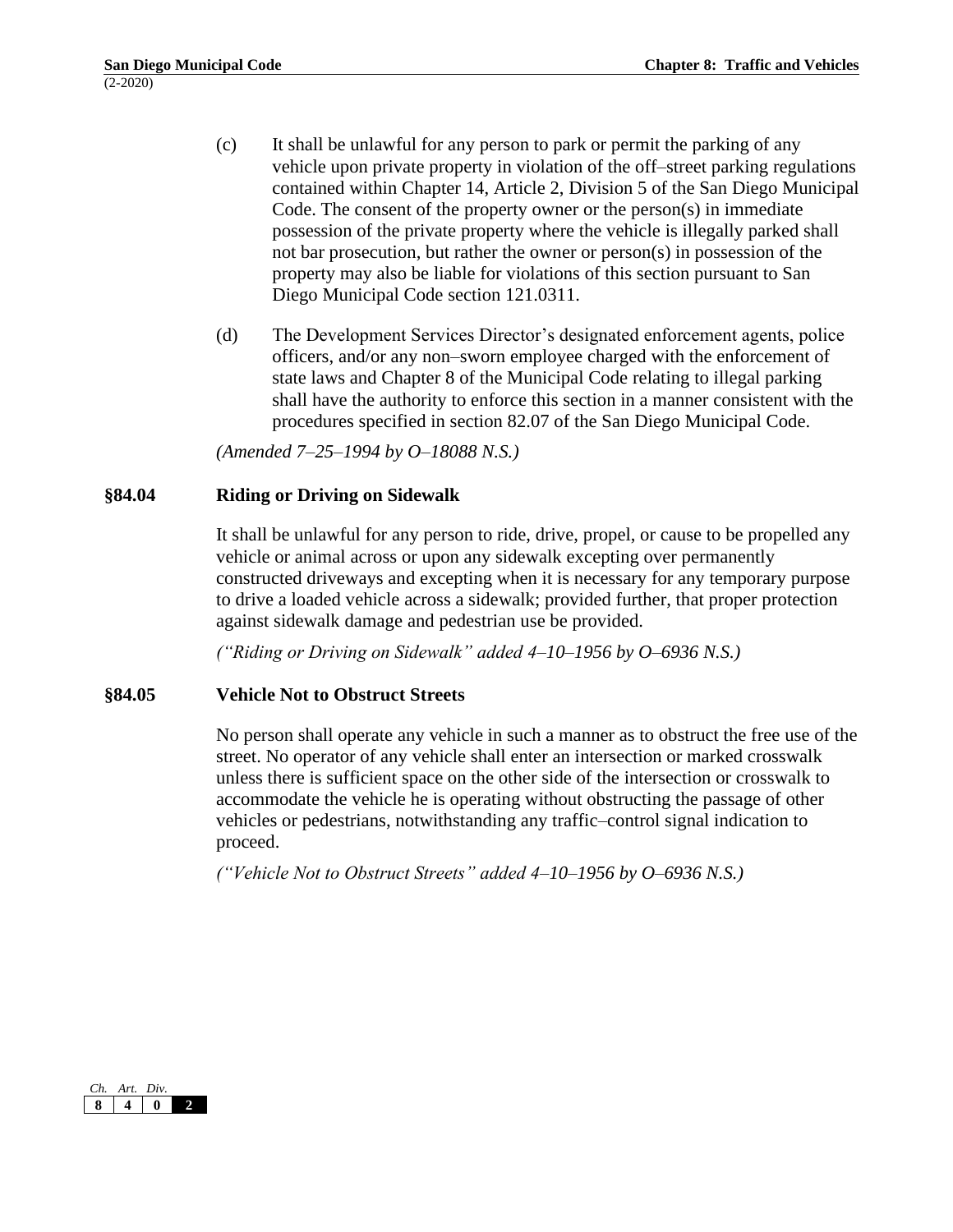# **§84.06 Restrictions on Use of Limited Access Highways**

- (a) No person shall drive a vehicle onto or from any limited access highway or Freeway except at such entrances and exits as are established by public authority.
- (b) No person shall drive or operate any bicycle, scooter or any vehicle which is not drawn by a motor vehicle upon any limited access highway or Freeway, nor shall any pedestrian walk across or along any limited access highway except in space set aside for the use of pedestrians, provided official signs are in place giving notice of such restrictions.
- (c) No person shall ride, drive or lead any livestock within the limits of any limited access highway or Freeway, nor shall any person owning or controlling or having the possession of any livestock permit the same to stray within the limits of any limited access highway or Freeway.

*("Restrictions on Use of Limited Access Highways" added 4–10–1956 by O-6936-N.S.)*

#### **§84.07 Following Fire Apparatus Prohibited**

It shall be unlawful for the driver of any vehicle, other than one on official business, to follow any fire apparatus traveling in response to a fire alarm, closer than one (1) block, or to park, stop or stand any vehicle within the block where fire apparatus has stopped in answer to a fire alarm.

*(Incorp. 1–22–1952 by O–5046 N.S., contained in O–2423 N.S., adopted 4–21-1942.)*

#### **§84.08 Crossing Fire Hose**

No street car or vehicle shall be driven over unprotected hose of the Fire Department when laid down on any street, private driveway or street car track, without the consent of the Chief of the Fire Department, or the assistant in command.

*(Incorp. 1–22–1952 by O–5046 N.S., contained in O–2423 N.S., adopted 4–21-1942.)*

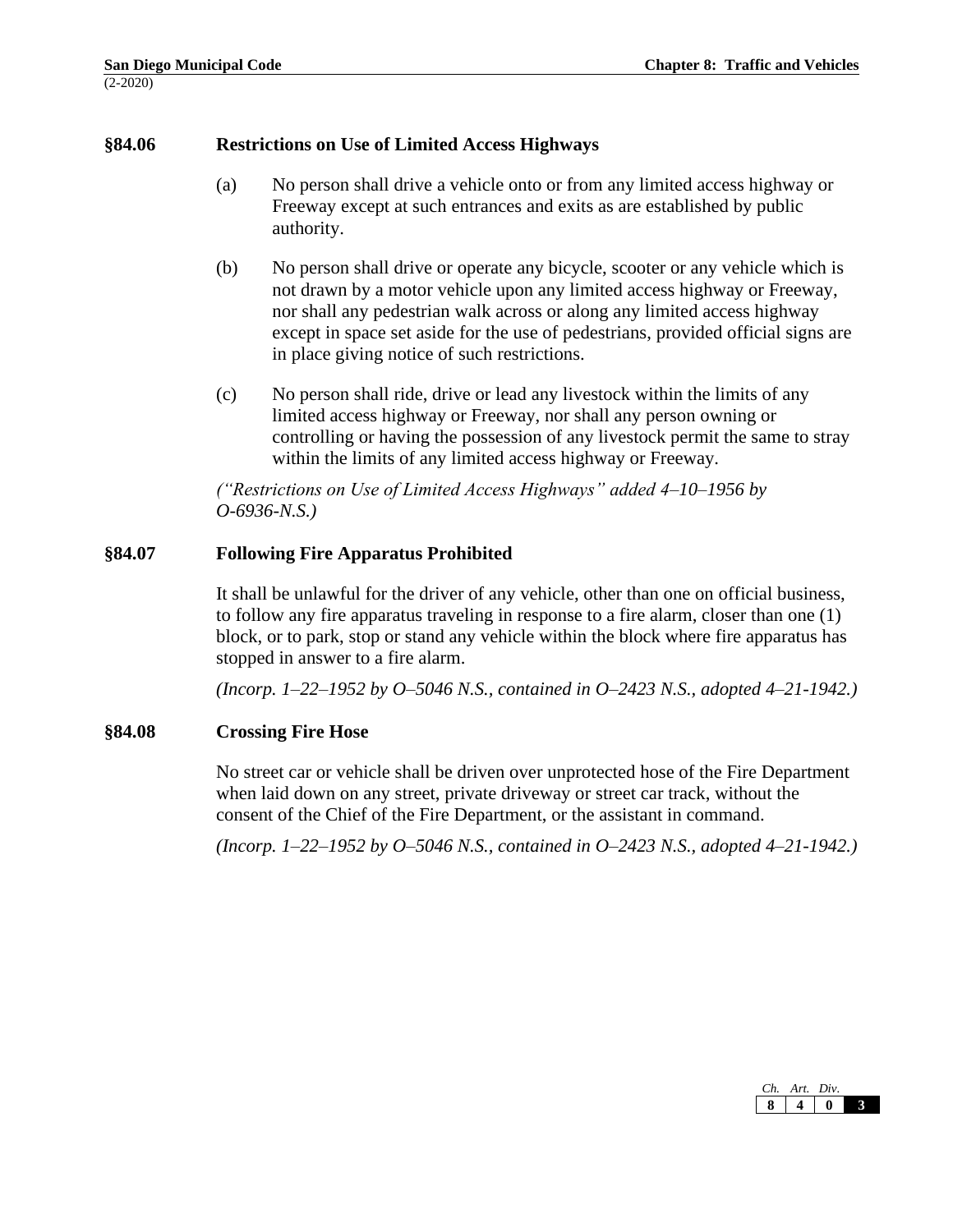### **§84.09 Bicycle Riding Restricted**

- (a) No person shall operate a bicycle upon any sidewalk fronting any commercial business establishment unless official signs are posted authorizing such use.
- (b) Any person riding or operating a bicycle on any sidewalk or right of way not open to public vehicular traffic shall exercise due care and shall yield the right of way to pedestrians.
- (c) No person shall operate a bicycle on any sidewalk or right of way not open to public vehicular traffic at a speed greater than is reasonable and prudent having due regard for pedestrian traffic and in no event at a speed which endangers the safety of persons or property.
- (d) No person shall operate a cycle, with the sole exception of bicycles of conventional structure, designed to carry only one person or two persons, one behind the other with wheels one behind the other, upon the most westerly public walkway between San Diego Place and Law Street, known as Ocean Front Walk or Ocean Boulevard, and the most easterly public walkway between San Diego Place and Santa Rita Place, known as Bayside Walk. This subsection shall not apply to persons disabled or otherwise physically incapable of operating a conventionally designed bicycle.

*(Amended 8–10–1992 by O–17818 N.S.)*

#### **§84.10 Unlawful to Drive Through Funeral Procession**

It shall be unlawful for the driver of any vehicle to drive between the vehicles comprising a funeral procession, provided that such vehicles are conspicuously so designated.

*(Incorp. 1–22–1952 by O–5046 N.S., contained in O–2423 N.S., adopted 4–21-1942.)*

#### **§84.12 Use of Skateboards, Coasters, Roller Skates, and Similar Devices Restricted**

(a) It is unlawful for any person riding on roller skates or by means of a coaster, skateboard, toy vehicle, or similar device to go upon an open roadway in the City of San Diego, or upon the sidewalk or public plaza in any business district, or upon any inclined surface area of any City–owned or privately owned parkade where signs forbidding such activity are displayed at the ground level elevator entrance and at each vehicular entrance to the parkade.

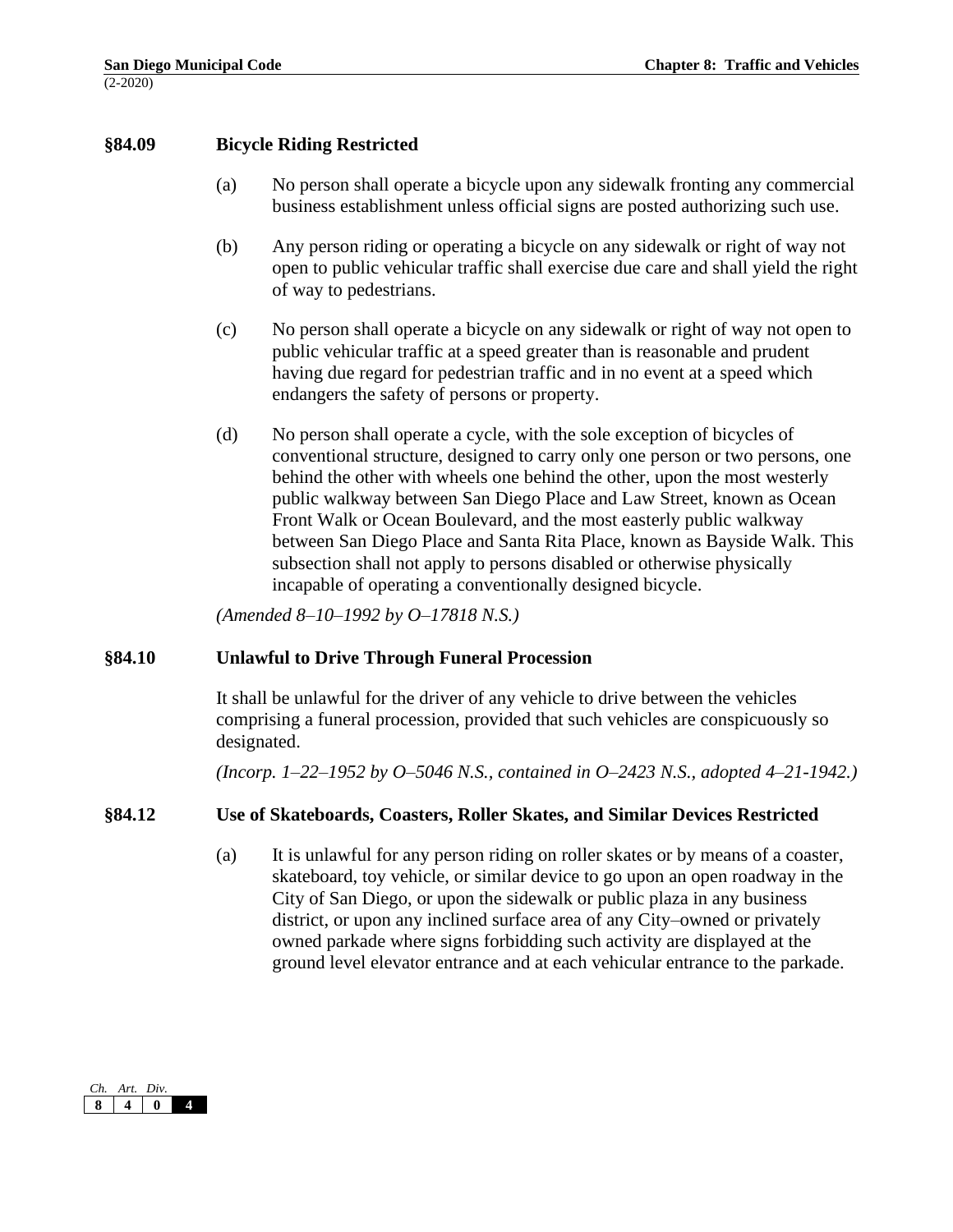- (b) Between the hours of 10:00 p.m. and 7:00 a.m., it is unlawful for any person riding on or by means of a coaster, skateboard, toy vehicle, or similar device to go upon: (1) any portion of public rights–of–way within the Mission Beach community, as defined by the Community Planning Area Map, as designated on Map Drawing No. C–637.1, on file in the office of the City Clerk as Document No. 768482; or, (2) any portion of the most westerly public walkway between San Diego Place on the south and Law Street on the north, known as Ocean Front Walk or Ocean Boulevard, or to go upon the public walkway immediately adjacent to the bay extending from the Mission Beach community, around Sail Bay, through Crown Point Shores, as designated on the map on file in the office of the City Clerk as Document No. 00–18425.
- (c) Any person upon roller skates or riding on or by means of a coaster, skateboard, toy vehicle or similar device on any sidewalk or right of way not open to public vehicular traffic shall exercise due care and shall yield the right of way to pedestrians.
- (d) No person shall go upon roller skates or ride on or by means of a coaster, skateboard, toy vehicle or similar device on any sidewalk or right of way not open to public vehicular traffic at a speed greater than is reasonable and prudent having due regard for pedestrian traffic and in no event at a speed which endangers the safety of persons or property.
- (e) Except for school–sanctioned events authorized by a school site administrator, no person shall ride any skateboard, roller– blade, roller–skate or similar type device on any property owned by any school district which has a policy prohibiting such use, and displays a sign at the main entrance to the property informing visitors of the policy.

*(Amended 8–5–1997 by O–18426 N.S.)*

# **§84.14 Vehicle Load Limit**

It is hereby declared to be unlawful to transport by any commercial vehicle or by any vehicle, a load in excess of 8,000 pounds upon Aldine Drive, between the easterly line of Fairmount Avenue and the southerly line of Monroe Avenue.

*(Incorp. 1–22–1952 by O–5046 N.S., contained in O–2423 N.S., adopted 4–21-1942.)*

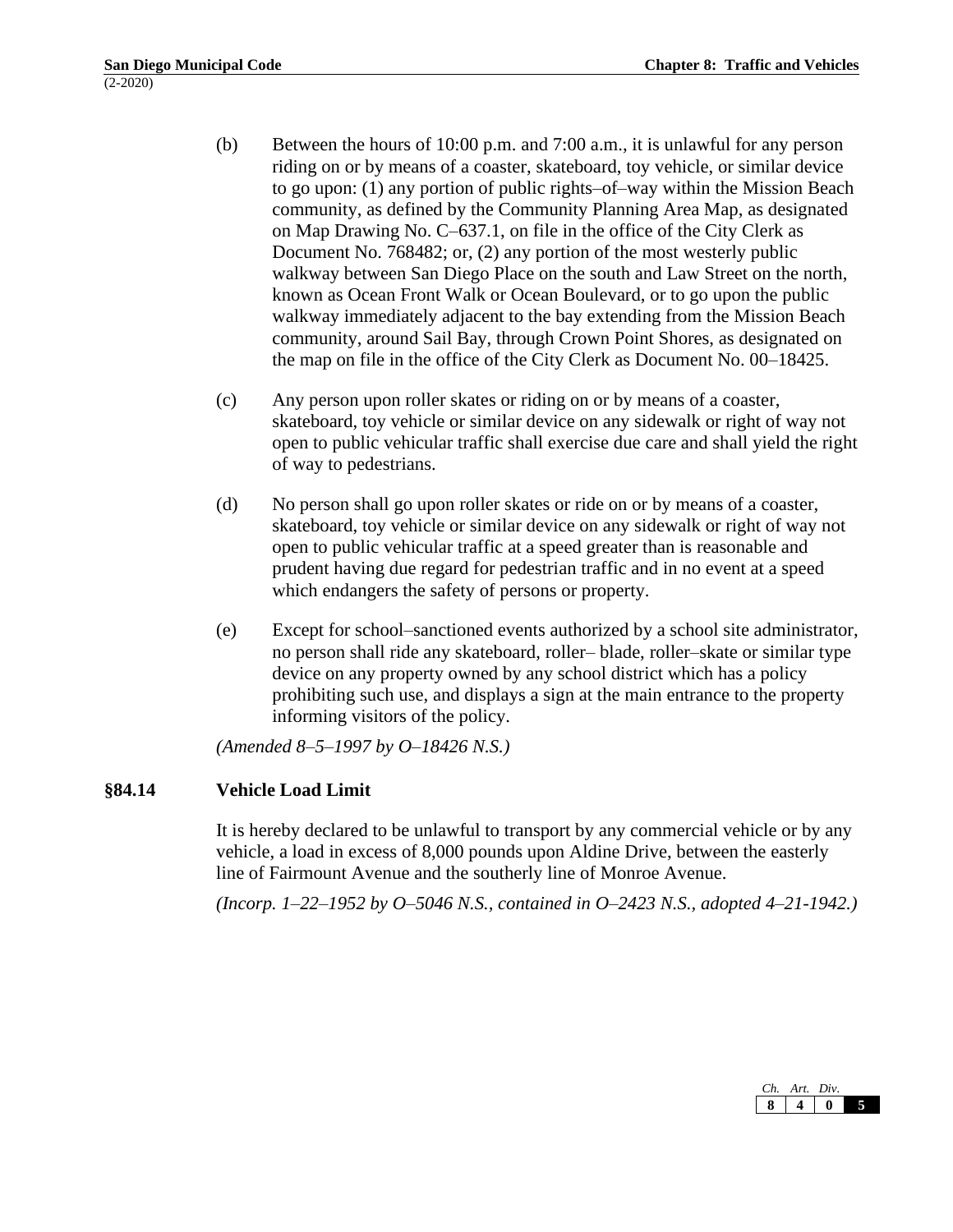# **§84.14.1 Vehicle Load Limit**

It is hereby declared to be unlawful to transport by any commercial vehicle or by any vehicle a load in excess of three tons rated capacity upon that unnamed road in San Pasqual Valley between San Pasqual Road and State Highway 78 as shown on map on file in the office of the City Clerk as Document No. 731455.

*("Vehicle Load Limit" added 4–7–1970 by O–10267 N.S.)*

# **§84.14.2 Vehicle Load Limit — Route 163**

It is hereby declared to be unlawful to drive or allow to be driven any commercial or other vehicle which has a rated capacity of one ton or more on that portion of Route 163 southerly of Interstate 8 through Balboa Park, southbound, Monday through Friday, between the hours of 7:00 a.m. and 9:00 a.m. The specific boundaries of said prohibition are set forth on a map on file in the office of the City Clerk as Document No. 743513.

NOTE: This prohibition shall not apply to any vehicle which is subject to the provisions of Section 1031 to 1036, inclusive, of the Public Utilities Code.

Pursuant to Section 35702 of the Vehicle Code of the State of California, the alternate routes for the use of vehicles, which routes shall remain unrestricted as to weight limits or types of vehicles so long as this ordinance shall remain in effect, are portions of Interstate 805 and Interstate 5, as designated on said map on file with the Clerk of The City of San Diego as Document No. 743513.

This ordinance shall take effect and be in force upon receipt by City of final approval from the Department of Public Works of the State of California pursuant to Section 35702 of the Vehicle Code of the State of California, or on the thirtieth day from and after its passage, whichever event last occurs.

*(Approved by State Dept., Public Works 8–31–1973.)*

# **§84.14.3 Commercial Vehicles on 40th Street**

It is hereby declared to be unlawful to drive or allow to be driven any commercial vehicle which has a gross vehicle weight of 10,000 pounds or greater on that portion of 40th Street located between Interstate 805 and Interstate 8 excepting therefrom those vehicles subject to the provisions of section 1031 to 1036, inclusive, of the Public Utilities Code.

The alternate routes which remain unrestricted as to weight limits are Interstate 805 to Interstate 8 as more particularly described on a map on file in the office of the City Clerk as Document No. OO–16536.

*("Commercial Vehicles on 40th Street" added 11–12–1985 by O–16536 N.S.)*

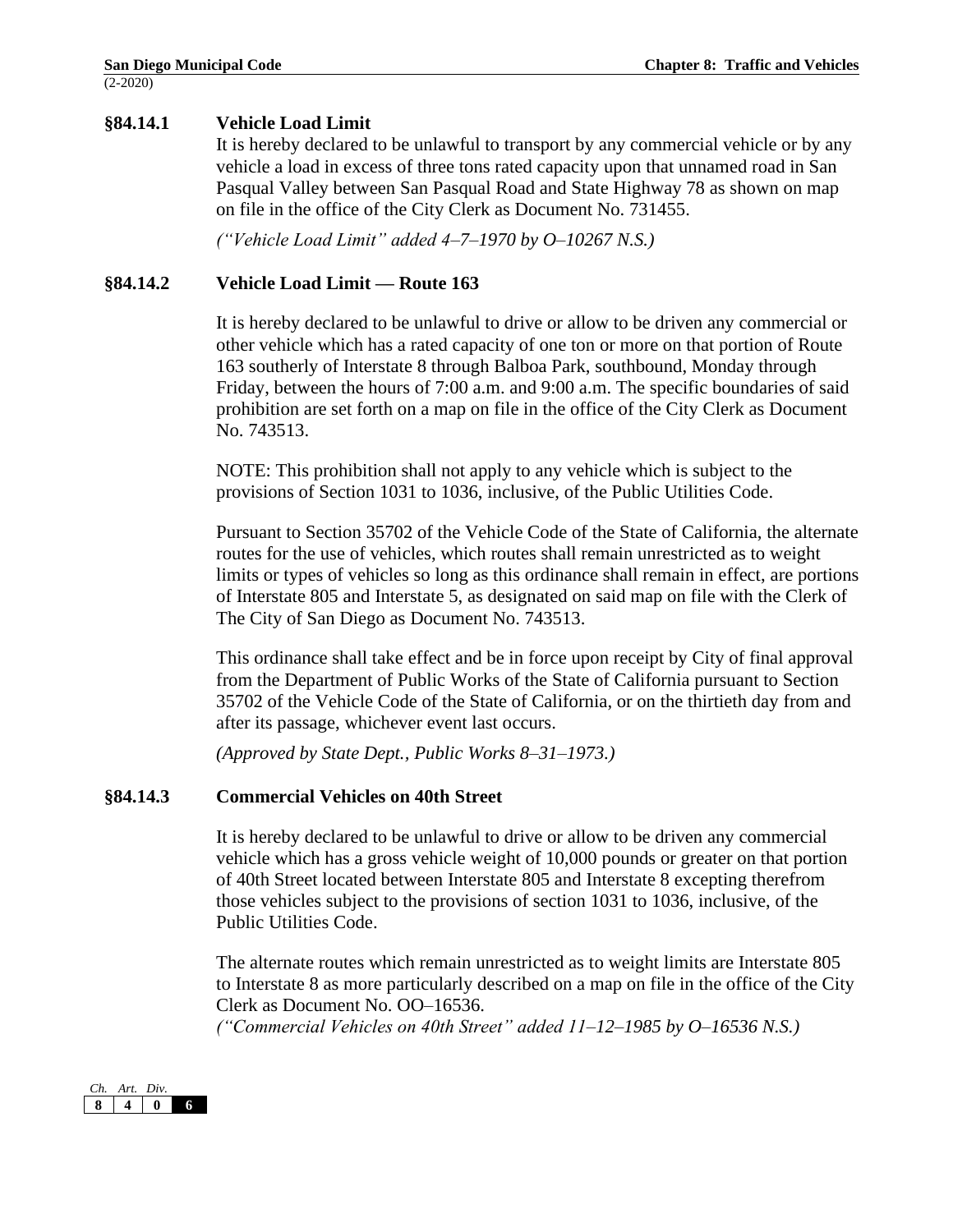# **§84.15 Cemetery Traffic Regulation**

- (a) It shall be unlawful to operate any vehicle upon any road or drive in any City– owned cemetery at a speed in excess of 15 miles per hour.
- (b) Unless making deliveries or loading upon City–owned cemetery property, it shall be unlawful to drive or have any dray, truck, wagon, cart or other motor vehicle carrying or regularly used or employed in carrying goods, merchandise, lumber, machinery, oil, manure, dirt, sand, soil or any article of trade or commerce or any offensive article or material whatsoever upon any road or drive in any City–owned cemetery except such road or drive as may be specially provided or designated for such use.

*("Cemetery Traffic Regulation" added 1–6–1959 by O–8035 N.S.)*

### **§84.16 Trespassing on Mt. Hope Cemetery**

It shall be unlawful for any person to come onto Mt. Hope Cemetery property for any purposes other than those involving burials or funerals or involving the visiting of a gravesite at the cemetery.

Signs shall be posted at intervals not less than three to the mile along all exterior boundaries and at all roads and sidewalks entering the cemetery, which signs shall contain the following language:

"It is unlawful for any person to come onto Mt. Hope Cemetery property for purposes other than those involving burials or funerals or the visiting of gravesites." *("Trespassing on Mt. Hope Cemetery" added 5–16–1988 by O–17092 N.S.)*

#### **§84.17 Food and Beverage Prohibited on any Vehicle Operated as Common Carrier**

It shall be unlawful to consume any food or beverage on any vehicle operated as a common carrier by the San Diego Transit Corporation or the San Diego Metropolitan Transportation Development Board or any successor in interest.

*(Renumbered from former Section 81.11 on 8-5-2013 by O-20281 N.S.; effective 9-4-2013.)*